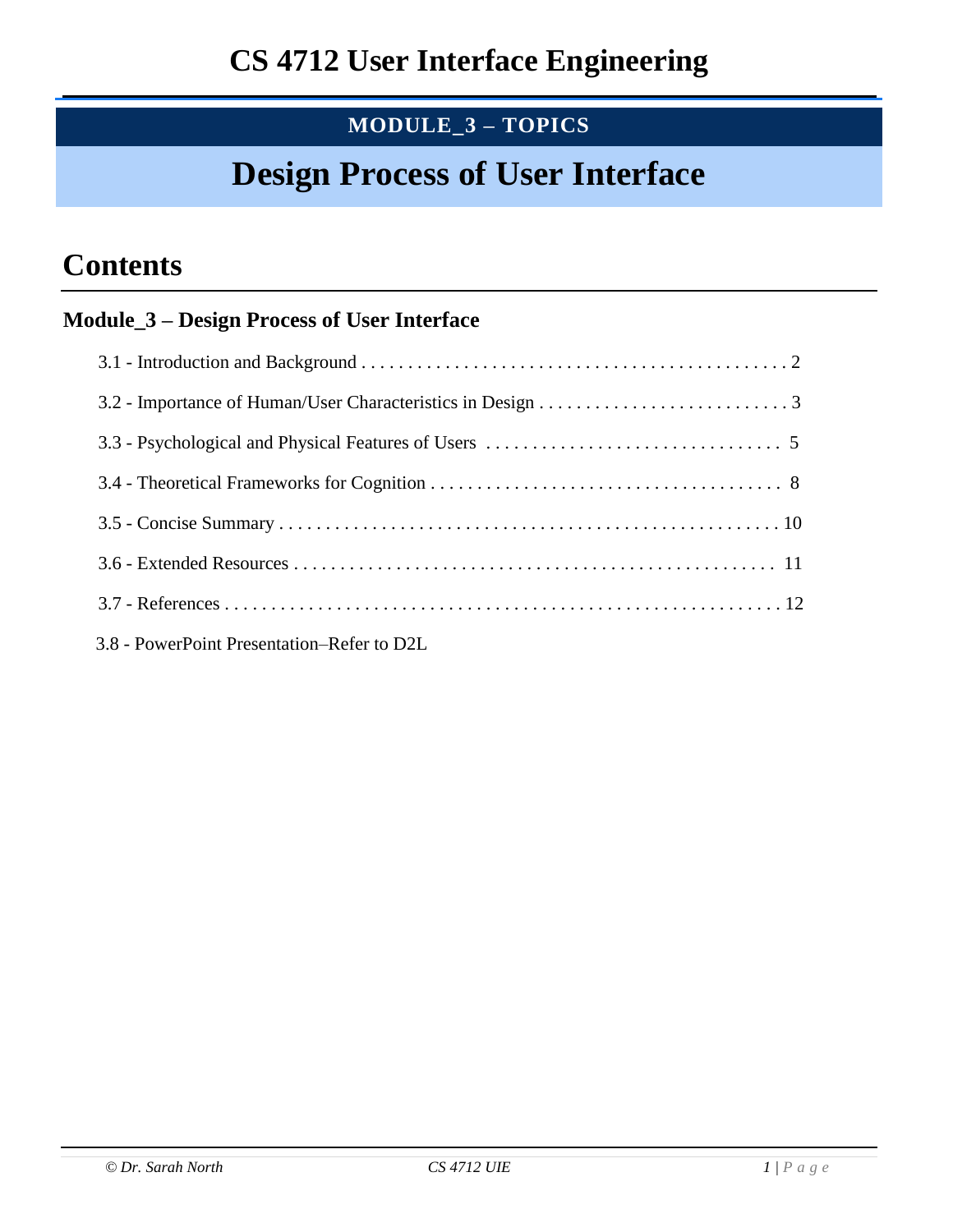# **MODULE\_3 – TOPICS**

## **DESIGN PROCESS OF USER INTERFACE**

#### **3.1 - Introduction and Background**

The purpose of user interface design is to create and implement interfaces in software or computerized devices with a focus on looks, style, and usability. A designer must take appropriate steps with these goals in mind to create designs that users will find easy and pleasurable to use. "UI design typically refers to graphical user interfaces but also includes others, such as voice-controlled ones." (Galitz, W. O.)

"The process of interaction design involves four basic activities: establishing requirements, designing alternatives, prototyping, and evaluating." (Preece, J., Rogers) This process is designed to be repeated, to allow for feedback and revisions to the design for maximal efficiency. Assessing what has been created from these potential user helps the designer key in on areas needed to be improved. The feedback from potential users is essential and is the core of interaction design.

When establishing requirements, it is vital to know who the intended users are. This development involves a lot of data gathering. After the gathering phase, the developer begins creating designs and alternatives based on requirements. Next is the prototyping phase, in which an actual functioning interface is developed for testing and evaluation. Evaluation defines the capabilities and competence of the design assessed in relation to variation of usability and the overall user experience.



Figure 1.1 Design Process Created by: Albert Cortez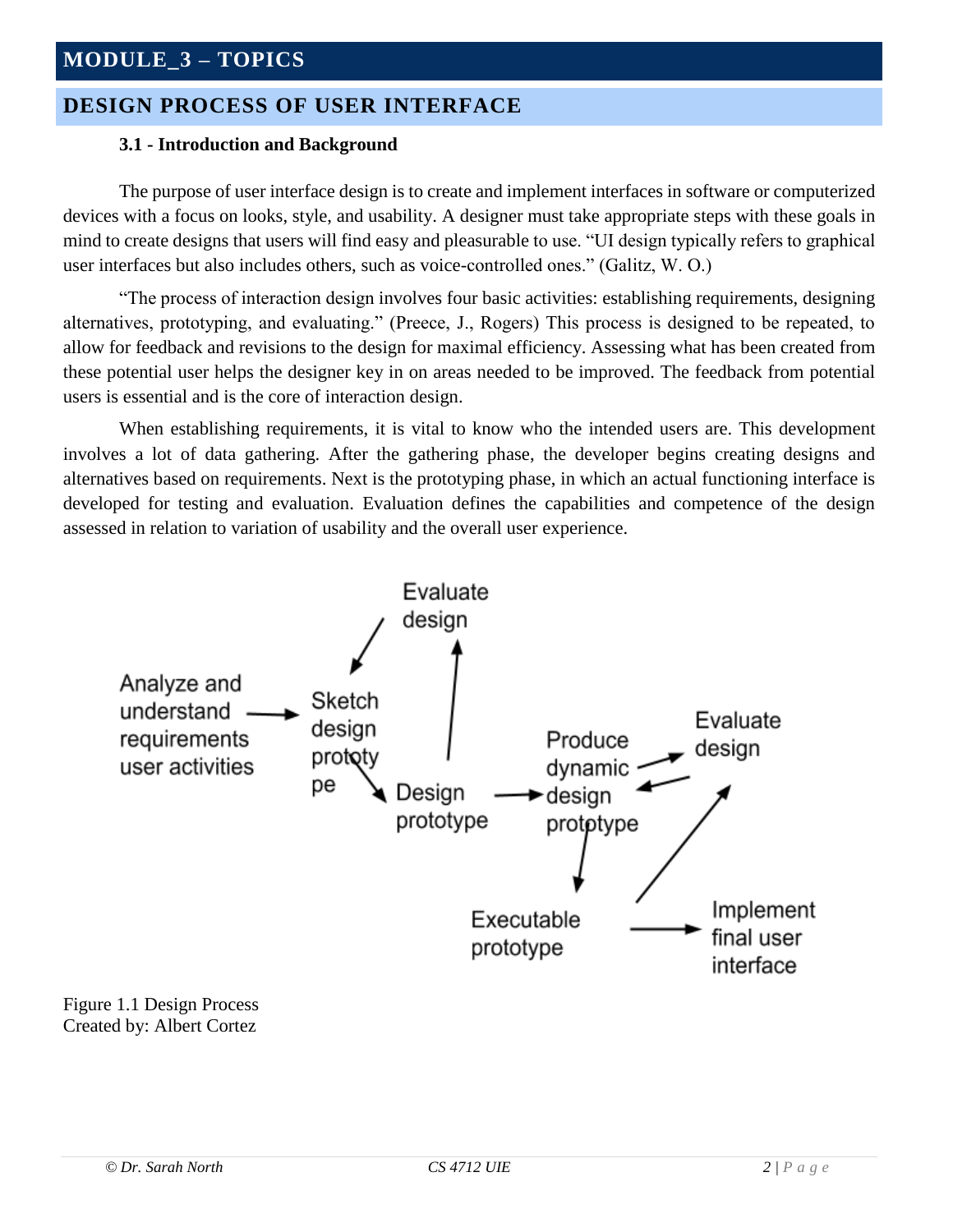There are three other important factors that must also be considered in the design process:

- Analyzing psychological and physical needs of the user
- Implementing human/user characteristics
- Creating a theoretical framework

Analyzing the psychological and physical needs of the user is fundamental when evaluating UI requirements. Different types of users will have different needs, and the UI must satisfy those needs for a successful outcome. As an example, an interface meant to be accessible by autistic children may need to be creative but also simplistic.

Implementing human characteristics in the design is of great importance. User interface design's overall goal is to deliver an experience that satisfies specific user needs. The functions of the design should be technical, but simple. While the designer is creating a prototype, it is key to implement human characteristics to assist in usability.

Lastly, a theoretical framework involves creating a structure of ideas to support research or study. This is important before implementing a design. It serves as a guide and ensures that each hypothesis is tested thoroughly. In user-centered design (UCD), research is the backbone of the design process. Designers need to develop a plan or framework to structure their research around.

## **3.2 - Importance of Human/User Characteristics in Design**

UI design is based around predicting the needs of the users and providing an interface that contains "elements that are easy to access, understand, and use" (User Interface Design Basics). Perception, which is defined as "our awareness and understanding of the elements and objects of our environment through the physical sensation of our various senses, including sight, sound, smell, and so forth" (Important Human Characteristics in Design), is a core human characteristic that considered in user interface design. Perceptual characteristics include proximity, similarity, matching patterns, succinctness, closure, unity, balance, expectancies, context, and signals versus noise. Each of these characteristics plays a part in achieving an exceptional UI.

Another foundational characteristic is memory. Memory is divided into two parts: long-term memory and short-term memory. Short-term memory processes information from the previous 10 to 30 seconds. The information is then sorted by knowledge, experience, and familiarity which "govern the size and complexity of the information that can be remembered" (Important Human Characteristics in Design). Long-term memory contains a process that moves information from the short-term memory to the long-term called learning. The memory characteristic contains "an important memory consideration, with significant implications for interface design, is the difference in ability to recognize or recall words" (Important Human Characteristics in Design).

Sensory storage, "the buffer where the automatic processing of information collected from our sense takes place" (Important Human Characteristics in Design), works similarly to a radar by taking in the current environment, choosing important information to give attention. If the design over-stimulates this part of the user, the information trying to be conveyed to the user is lost within the "noise." This is referred to as habituation. The interface should be designed so that each design element has a specific purpose and the user can comfortably use those elements. By minimizing the number of elements, the user automatically has less visual stimulation, which increases the importance of each present element.

Visual perception plays an enormous role in the design characteristics of user interfaces. Visual acuity is the ability of the eye to discriminate. When we decide to focus on a single object, that object becomes more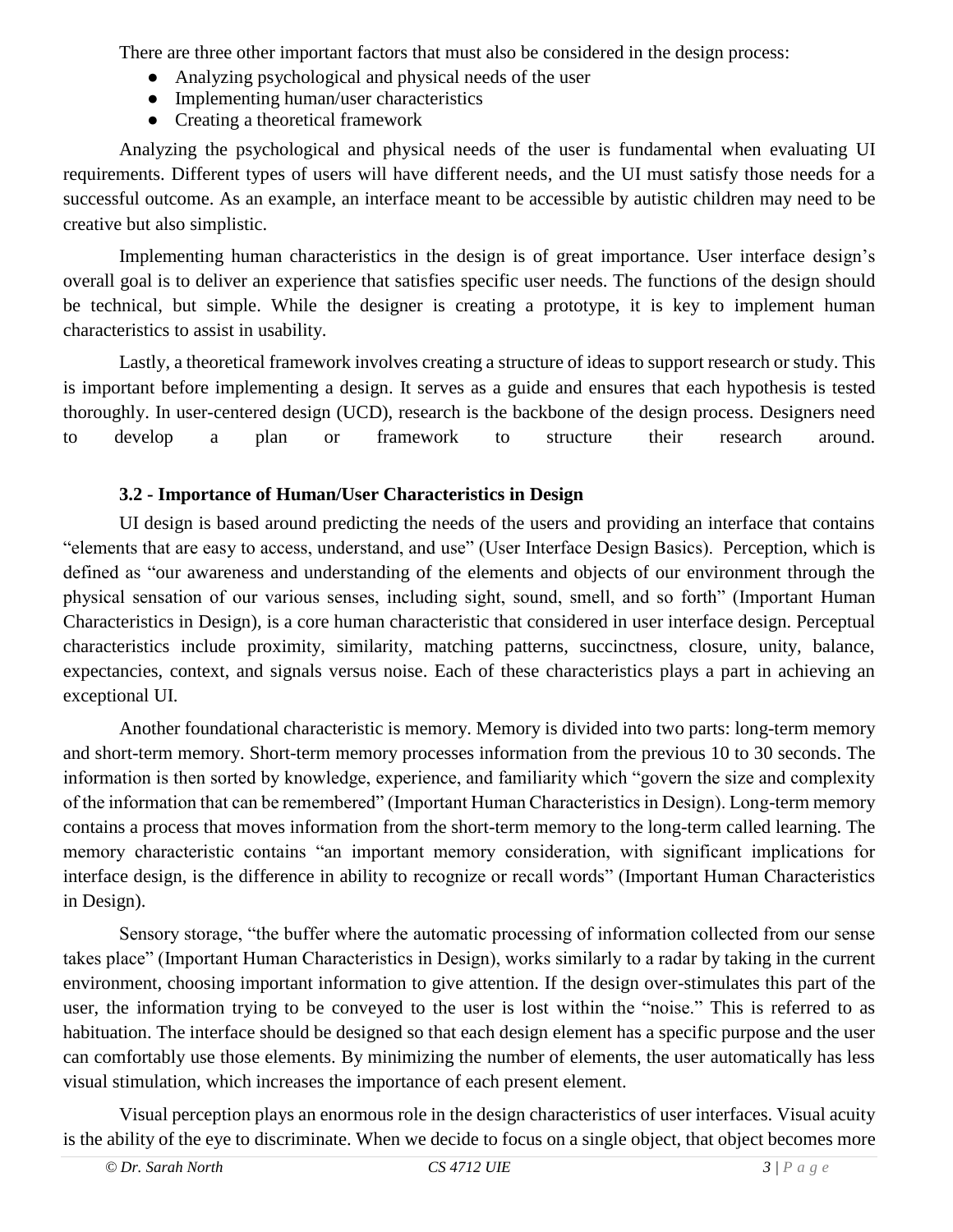defined and the features and characteristics become more distinct. When we look away, that object is still in our vision, but the details become fuzzier, since we are not focusing on it. Foveal and peripheral vision also fall into the category of visual perception. Foveal vision is the ability to focus in on one specific object, while peripheral vision includes everything else in the surrounding area. All of these are intertwined together to provide "clues where the eye should go next in the visual search of a screen" (Important Human Characteristics in Design).

Fitts' Law states, "The time to acquire a target is a function of the distance to and size of the target. This simply means that the bigger the target is, or the closer the target it, the faster it will be reached" (Important Human Characteristics in Design). This law is used in both user experience and user interface design. When applying Fitts' Law to user interface design, there are a few major implications: command buttons, the outer edges and corners, pop-up menus, selecting options, and task bars. Command buttons must be unique in size and design. By increasing the size of the buttons, the user may spend less time trying to click on them. Small buttons are more difficult to click and can be quite time consuming. So instead, large buttons are available to provide a more accurate and efficient usage.

Outer edges and corners are another important aspect. Since the mouse is restricted to the screen due to the pinning action, the outer edges and corners are the most accessible parts of the computer screen.

Pop-up menus are performed with immediate action. Different than dropdown menus, users can access elements immediately rather than having to move the cursor somewhere on the screen. Selecting options is way that users choose what they want to view or interact with. These elements can be displayed in vertical or horizontal linear menus or pie menus. Pie menus decrease the travel time for the user, since all of the options are the same traveling distance from one another. In linear menus, the user must travel the length of the list.

Finally, task bars require more precision and impede movement in the interface. The user can become confused unless the users, "engage consciously with the screen arrangement to ensure appropriate selection" (Fitts' Law: The Importance of Size and Distance in UI Design).

### **3.3 - Psychological and Physical Features of Users**

 When designing a user interface, one of the most important steps in the design process is analyzing the psychological and physical needs of the user. Different types of users will have different needs. As an example, an interface meant to be accessible by children would need to be much more simplistic than one designed for a business.

To expand on this idea, a study done in Singapore presents an interface design for Special Needs Children (SNC) which considered the physical and psychological features of the users (Akbar, Kaburuan, & Effendy, 2017). The interface was intended to schedule events that were provided by other parents that have experience with raising an autistic child. Autism is described by the Autism Society as a developmental disease that affects a person's ability to communicate and interact with others (autism-society.org). With this disorder, it can be difficult, if not impossible for autistic children to understand the concept of time management.

The study identified several issues to address prior to the design stage. They interviewed parents to understand the issues they went through trying to schedule activities with their kids. Usually parents stated they would "write a list of paper or board activities" (Akbar, Kaburuan, & Effendy, 2017). The child would require guidance through the list; then, if they ever felt like they did not understand their parents, they would often completely shut down in a fit of stress and panic. It was also identified during these interviews the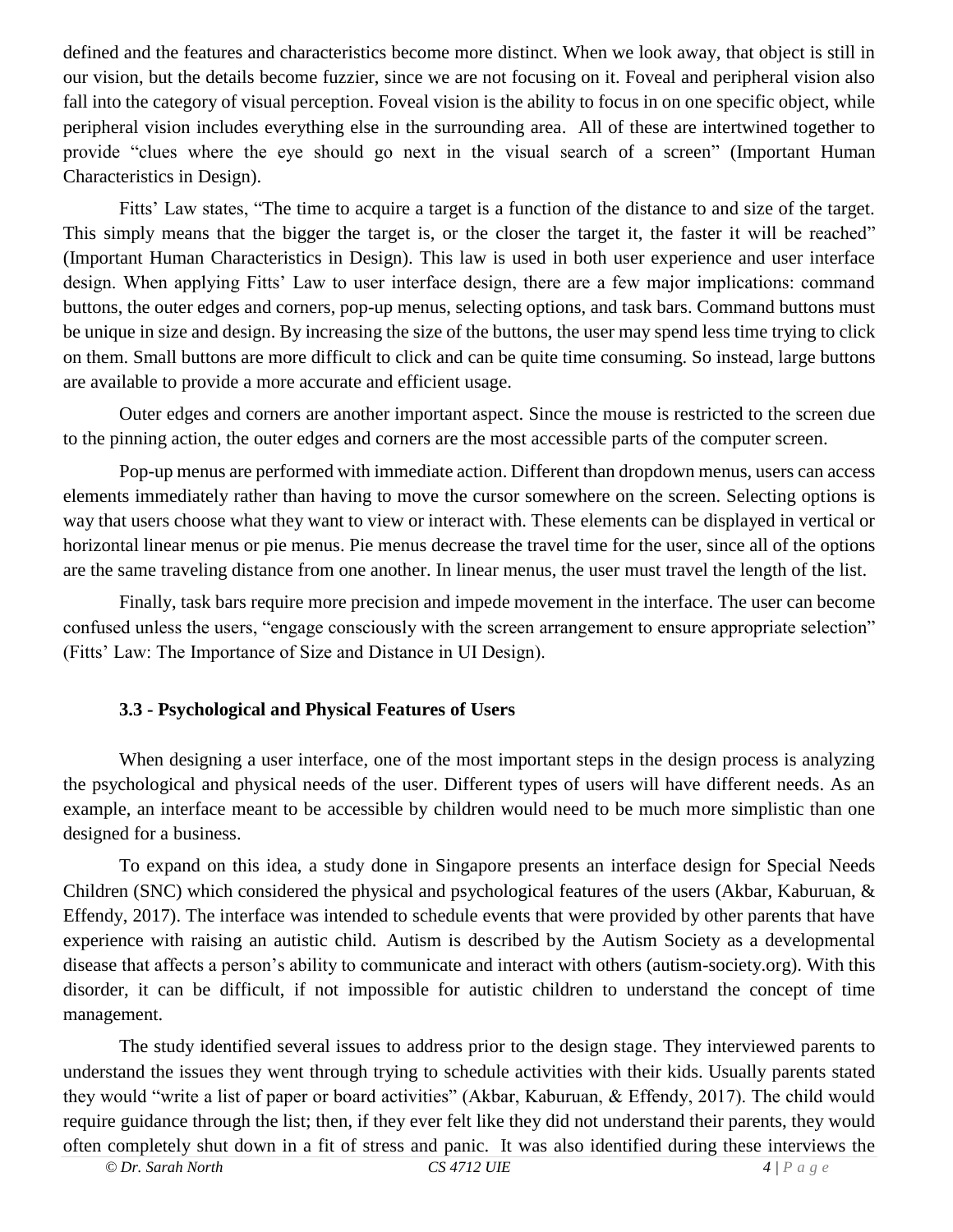medium in which the autistic children would be most comfortable: a smartphone. This method of design is called UCD, or user-centered design. It heavily involves learning about the user to create a design suited for them rather than designing around the end function of the interface. This requires a large amount of research before even beginning the design process.

The first step in the design process was to specify context of use. This involves interviews and observations of the intended users to identify the persona of the users. Persona was described as "demographic, skill level, behavior, activity, and needs that will affect in building the design solution" (Akbar, Kaburuan, & Effendy, 2017). Basically, it is an attempt to create a representation of the general user base so that a tailored solution can be applied.

The second step in the process is specifying requirements. This is where the needs that have been identified are transformed into features. The third stage in the design process involves actually producing solutions to the features described in the previous process. In the Akbar, Kaburuan, & Effendy study, a scheduling interface was created with photos and text descriptions in addition to clear video and audio instructions for the children. A smiley-face reward screen would then pop up when the children completed the task.

After this step is completed, the design enters an evaluation period. The purpose of this stage of development is simply to ensure the UI does what it is supposed to and is suitable for the users for whom it was designed. This specific study used a Quality in Use Integrated Measurement (QUIM) method. This may seem much more complicated that it really is. It simply involves reviewing how effective the users are at performing the functions of the interface. In the study, for instance, the first testing phase found that parents had issues creating new activities.

The next stage in design was verifying that the system is satisfied. This can be one of the lengthier stages, as real issues become more apparent and immediate fixes must be implemented and retested. However, if the UCD process is followed thoroughly, changes required in this stage can be minimized. This stage involves taking the findings of the evaluation period and adding changes and fixes to the software. One specific change the study cited was that it simplified the screen in which parents created new activities. Since there were significant changes to the software, another evaluation period was begun. This process repeats until a usability threshold is met.

Another study that does a good job analyzing both the psychological and physical features of the user in the design process was published in the *Journal of Medicinal Internet Research.* This study analyzed a design for older adults with multiple chronic conditions (Portz, et al., 2008). The reason this study is important is that we uniquely have a group that is both psychologically and physically unique from the general public. These users are more likely to have limited experience with digital interfaces and to have significant physical constraints. Therefore, the design process must account for both the psychological and physical limitations of a broad user base.

This study analyzed the design of Patient Portals, also known as tethered personal health records (Portz, et al., 2008). This was a digital interface for which a user could perform various health care functions such as refilling a prescription, scheduling appointments, viewing records and communicating with their physicians. Since older adults have significantly higher utilization of healthcare services, they are one of the largest blocks that might use a service like this. The study cites issues they identified with this group of users. Technology discomfort, privacy and security concerns, and lack of relative advantages were cited as the main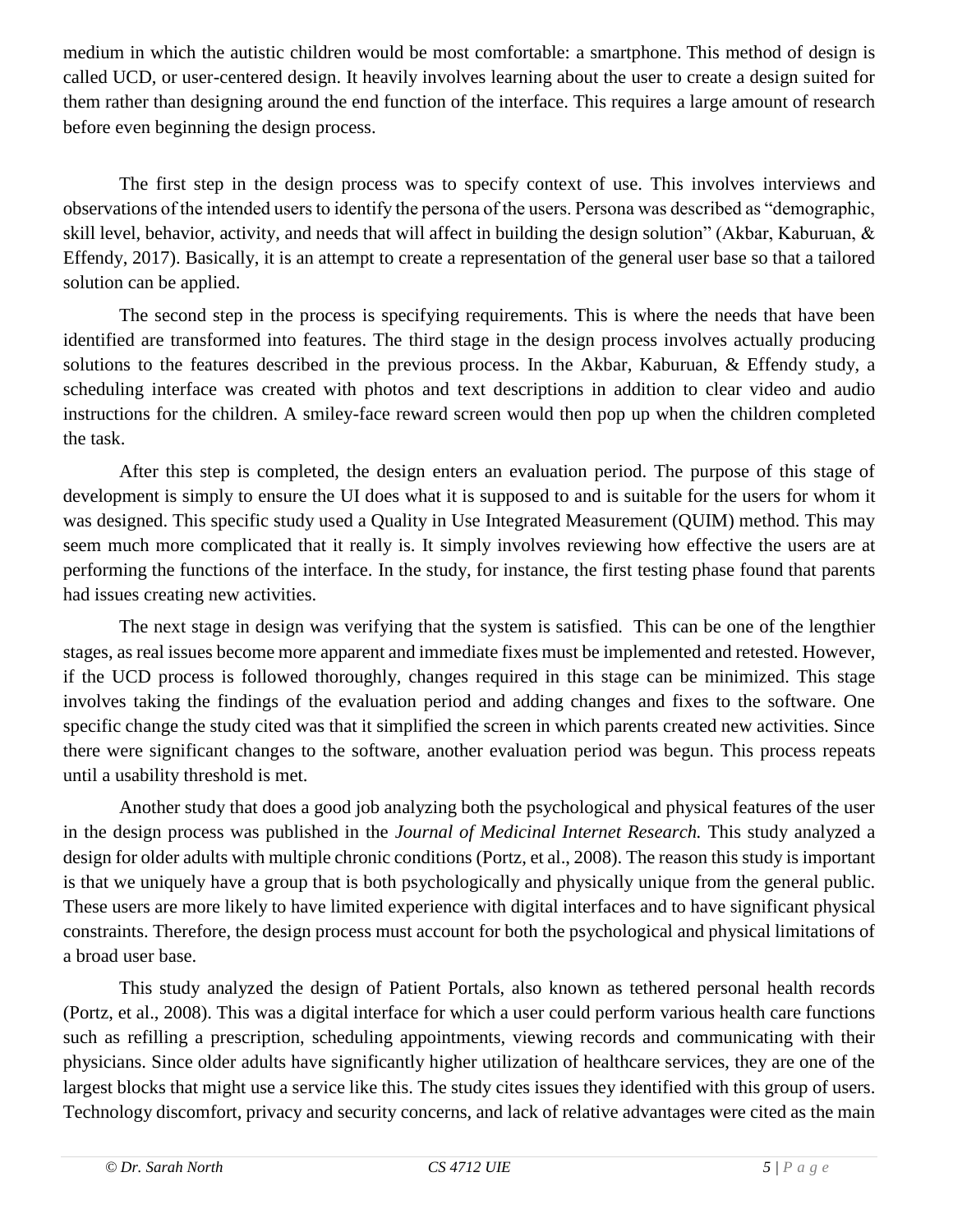concerns (Portz, et al., 2008). The main focus of the study was on the user experience aspects of UI design for this group.

The study used a Technology and Acceptance model as a framework. This model proposes that a person's intent to use (acceptance) and usage behavior are based on whether or not that person perceives the technology to be useful and easy to use (Portz, et al., 2008). The main idea behind this framework is essentially that a high-quality user experience will result in a high adoption rate. This framework was especially useful in this study, as new technology is often shrugged off as too difficult to use by older adults.

The study had a few clear usage issues. Actions such as pharmacy refills, appointments, and lab results were frequently used. Actions such as the retrieval of medical records and the live chat feature were almost never used. Using these results, it became clear that there were several issues in the UI and UX that were affecting the use of certain parts of the portal. The main issue appeared to be that at times users would attempt to create an appointment or refill a prescription only to find out later that the process was never completed. This was related to backend issues as well as user issues (Portz, et al., 2008). The main problem appeared to be related to technological anxiety and efficacy.

This brings up and interesting topic in UI design. What should designers do when the user is afraid to use new technology? They will need to figure out how to make the user believe that the interface is not only easy to learn, but easy to use and time saving. When someone has limited experience with these sort of systems, this can be extremely difficult. It can be difficult to interview these users; they may not know exactly what went wrong or they may dislike certain features simply because they do not understand them. An example of this in this particular study is that users did not believe communicating digitally over nonemergency issues via the live chat feature was useful in any way. It made much more sense to them to visit face-to-face for these issues no matter how trivial (Portz, et al., 2008). This is a very good example of lack of perceived usefulness.

How do designers increase perceived usefulness? Users in the study stated that they wouldn't use it because they didn't see the need to, but they could still *see* the features as being useful (Portz, et al., 2008). This poses a major problem for the designer. The user sees no benefit in using the feature and even cites they believe it could be useful. This likely will require some sort of training or suggestion by the doctor to explain the usefulness of the feature. It also could be integrated into some sort of tutorial system for the less technologically experienced users like in this study.

The study itself actually suggested integrating a robust patient portal training regimen for these users. It cites the main focus of future design for this group to be focused on promoting usefulness and ease of use (Portz, et al., 2008). These ideas can be applied across all UI design and become increasingly important and the user base widens.

Studies like this are a very good way to understand the process involved in user interface designs. While most applications won't have such a specific demographic to address, studying one that does can help to ensure that the needs of all users are addressed as thoroughly as possible. The case of a UI being made for a very specific group in autistic children gives a very unique look into the psychological analysis involved in UI design.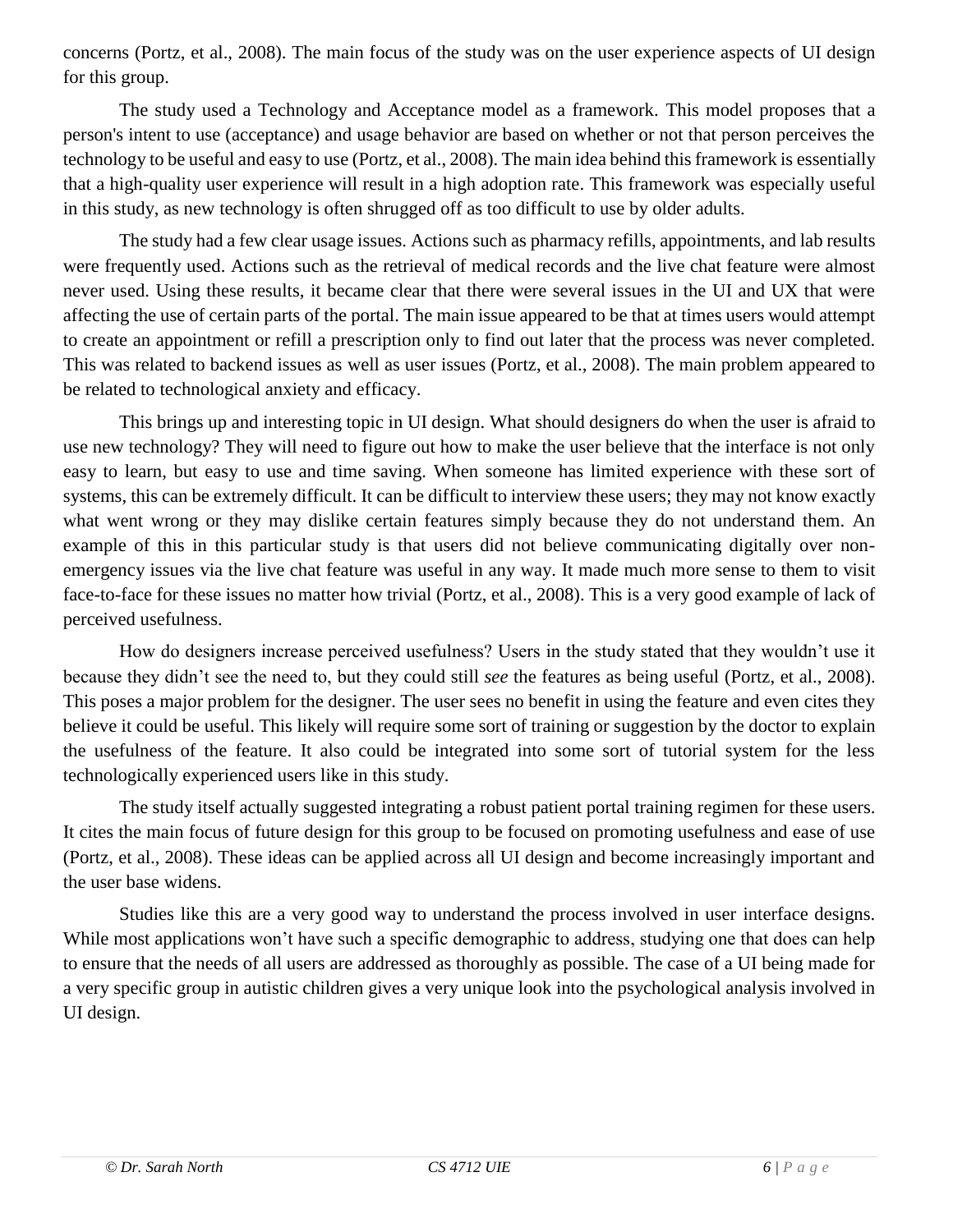### **3.4 - Theoretical Frameworks for Cognition**

 A theoretical framework involves creating a structure of ideas to support research or study. It serves as a way to guide researchers through the study and ensure that each hypothesis is tested thoroughly enough to reach a conclusion. In user-centered design (UCD), research is the backbone of the design process. Designers need to develop a plan or framework around which to structure their research.

Humans are complex beings; each one will process information and solve problems in their own unique ways. Some may give up if they feel something is too difficult, while others will become increasingly frustrated as they attempt to solve the problem. UI design requires a lengthy analysis of multiple groups of users and requires an understanding of basic human cognition. Therefore, it is essential that a theoretical framework is established to study the cognitive abilities of the intended users.

To understand how to create this type of theoretical framework, we can review a study by a University of Calgary titled *The Theoretical Framework of Cognitive Informatics*. Cognitive informatics is described as the science behind the way information is processed (Wang, Jan 2007). The article is broken down into several different theories.

The first is theory called the information-matter-energy model (Wang, Jan 2007). This theory looks to the real world to study how information is processed. In the real world, we have real physical objects and forces acting on them. A person may see an object that looks familiar to them, and they will believe it to behave similarly to other similar objects. They do not, however, know the abstract details of the object until they are allowed to study it. If they see a ball on the ground, they assume they can pick it up and throw it, since every ball they have seen up until then could be picked up and thrown. However, this ball may have an entirely different weight, temperature etc… and cannot actually be thrown. It is the job of the designer to make sure that both the physical and abstract functions of the UI elements are clear and concise to the user. Otherwise the user may assume how the UI functions and believe that the UI is not fully functional when, really, they simply aren't aware of how to use it.

Another good case study is research performed in 2016 at The Pediatric Neuro-rehabilitation Research Center, University of Social Welfare & Rehabilitation Sciences in Tehran, Iran to research the effectiveness of lane departure warning systems (LDWS) (Maddahi, Pouyakian, Ghomsheh, Piri, & Osqueizadeh, 2016). While not exactly a user interface, it gives an interesting view on developing a framework to study visual cognition of users.

With the ever-changing technology in automobiles today, various warning systems are added in nearly every new generation of cars. These new warning symbols may be alien to a significant portion of possible drivers, and so it's up to the companies to create something that is self-explanatory. This study found that human perceptual and cognitive systems are not attuned to static stimuli, and so dynamic warning signs are more capable of attracting human senses and help them to detect new changes (Ng and Chan 2008b). The idea is that instead of just having a generic warning for a category, the system would give the user more dynamic information about it. For example, when tire-pressure sensors were first placed on cars, they would often trigger the generic maintenance light or check engine light. The problem with this is that future check engine lights could be shrugged off as just being a bad sensor, or a change in temperature lowering the tire pressure.

The Maddahi et al. study was broken down into five categories, all of which will be useful in UI design (2016). The first was simplicity: analyzing the number of elements and the complexity of those elements. The second was familiarity. This concept was described in the last study, and means that the symbols must mean the same thing throughout all of their functions. The third was concreteness: objects having real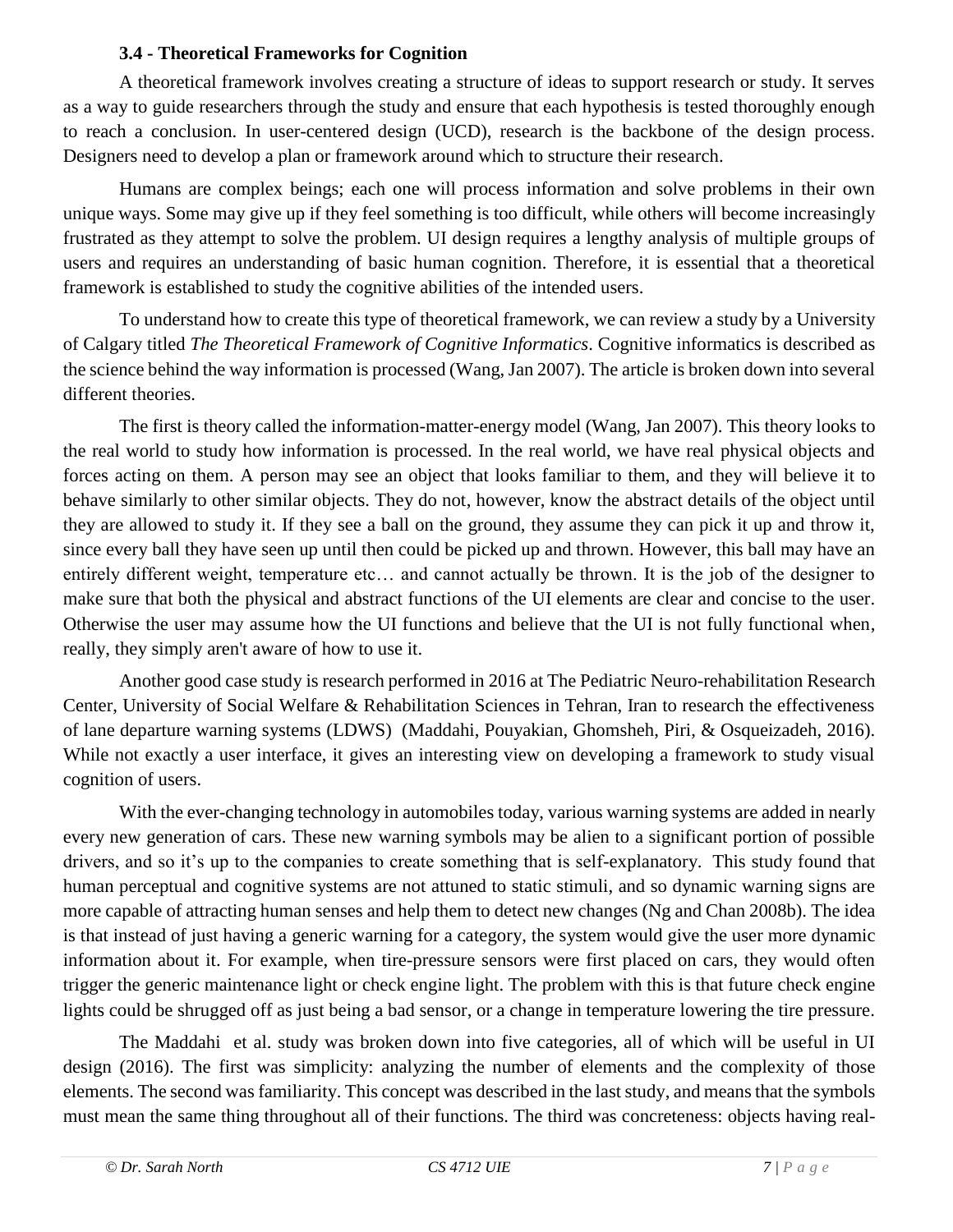world comparisons. The fourth test, meaningfulness, describes how multiples elements can have meaning alongside each other.

The last, and the most complicated, is "semantic closeness." To better understand this concept, consider a situation where there is a page that has a variety of physical statistics about the planet Saturn with a header "Saturn Facts." Semantic closeness of this page would define that each of the bullet points or facts are equally relevant to the header (i.e. that they are all facts about Saturn), but each new fact gets further away from the header (Slawski, 2013). If the list was 1,000 facts long, the user may not know they are still viewing Saturn facts if the header is too far away from the current bullet point. This helps to create a framework to define the proximity of semantically similar elements.

In this study, various graphic symbols were designed to represent to the driver of the car when they left their current lane. All variations involved only 4 symbols: a car, an arrow, multi-arrows, and dotted lines for lanes. A set of 6 symbol combinations were created and static and dynamic variations were created for each one. The dynamic variations often had moving or blinking symbols, while the static just had the warning signs flip on or off. They designed a questionnaire to analyze the 5 categories as described above and had a group that demographically represented the general populace use the new lane departure system and fill out the questionnaire (Maddahi, Pouyakian, Ghomsheh, Piri, & Osqueizadeh, 2016). Using these ideas, a framework can be created to determine what works best for the user base in its entirety.

A framework is a sort of a design of a design. A system is designed so that the proper steps can be taken before the real design process even begins. These two studies give a detailed and accurate set of rules that are commonly followed to account for the nature of human cognition in design. Quite possibly the most important aspect of UI design is to ensure that it can be understood by as many people as is possible within certain constraints.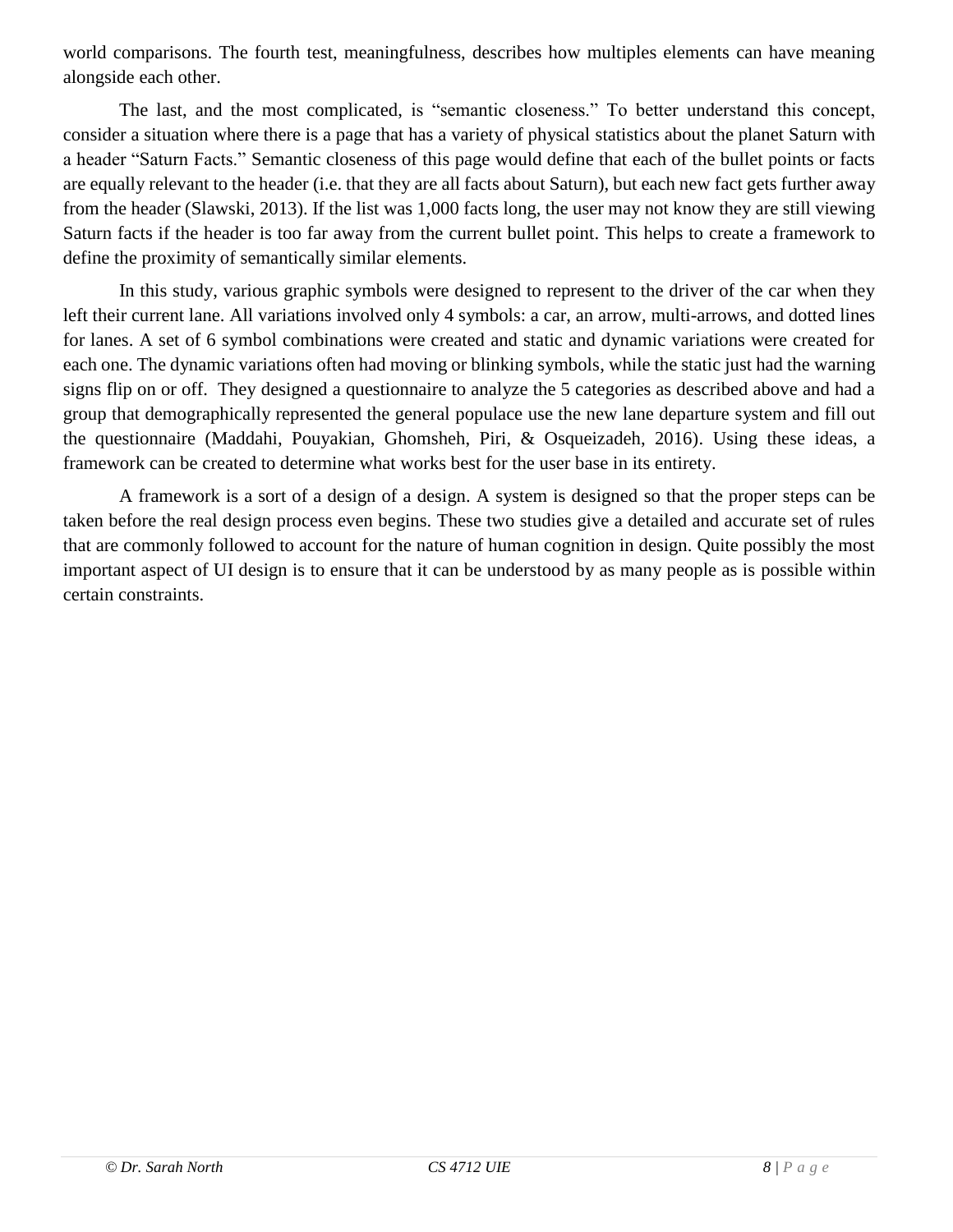#### **3.5 - Concise Summary**

The design process for user interfaces has two fundamental requirements of predicting the needs of the potential users and predicting an interface that is easy to navigate through. That is why testing and prototyping are key components of the design process. Implementing human characteristics and psychological features along with a theoretical framework will enhance the overall process.

Understanding human characteristics is an essential part of the design process. This includes concepts such as perception and memory when analyzing how a user may use the interface. Perception focuses on awareness and understanding of the elements and objects of our environment through the physical sensation of our various senses. Most human characteristics in design are derived from perception. Memory is another focus. Users need to be able to be able to understand the interface through short-term and long-term memory. The user should be able to understand through a combination of visual perception and using long-term knowledge to identify similarity in elements to easily determine their use.

Studying psychological and physical features can be used to ensure that specific needs of unique users are met. Two studies are helpful in this regard: one on the design of a user interface for children with autism and the other on the usefulness of a patient portal medical service for older users. These studies broke down a complicated system in which individual needs of test groups were analyzed through testing and interviews. This aspect of the design process requires developing a relationship with the user group to make sure the design process includes all needs and concerns.

Developing a theoretical framework involves creating a structure of ideas to support research or study. These ideas will define how research is done. Designers must understand that objects in a UI should have some sort of real-world concrete comparison. This can also be achieved by creating relational metaphors to real work objects. It's essential to design research around the idea that this is a necessity.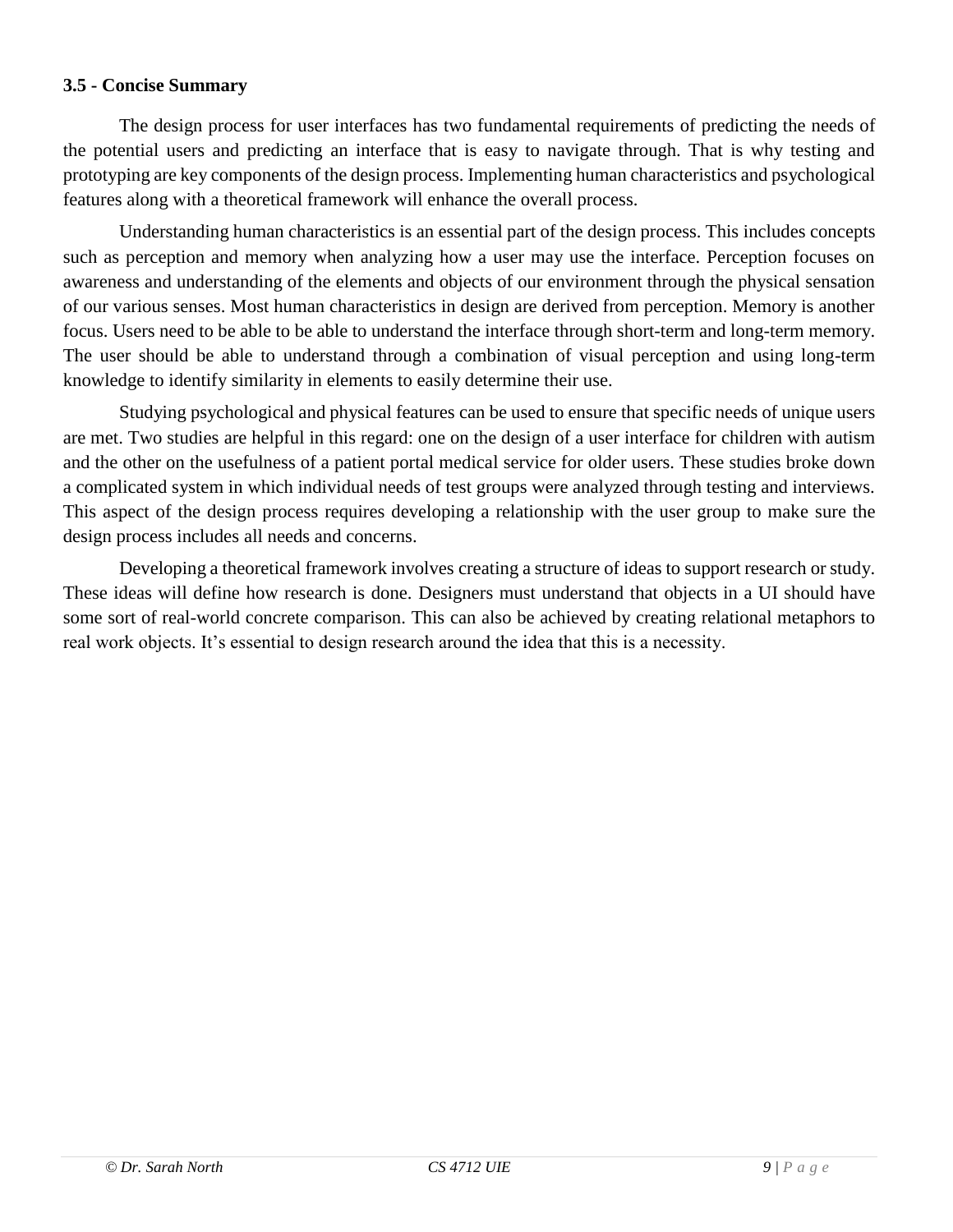#### **Descriptions & Links**

- 1. UI/UX Design Process | Product Design Process <https://youtu.be/HL1-Be71URU>
- 2. The Psychological Basis for UIE Design Rules <https://youtu.be/3Gw2bnwQRno>
- 3. Designing Fantastic User Experiences with Psychology <https://youtu.be/VKRHzoz8aSQ>
- 4. User Experience (UX) Design Tutorial The Process of User Experience Design [https://www.youtube.com/watch?v=Xlj\\_WGWH\\_vg](https://www.youtube.com/watch?v=Xlj_WGWH_vg)
- 5. Four stages of UI Design  $\rightarrow$  UI Design Basics [https://www.youtube.com/watch?v=\\_7LZ14xtfOc](https://www.youtube.com/watch?v=_7LZ14xtfOc)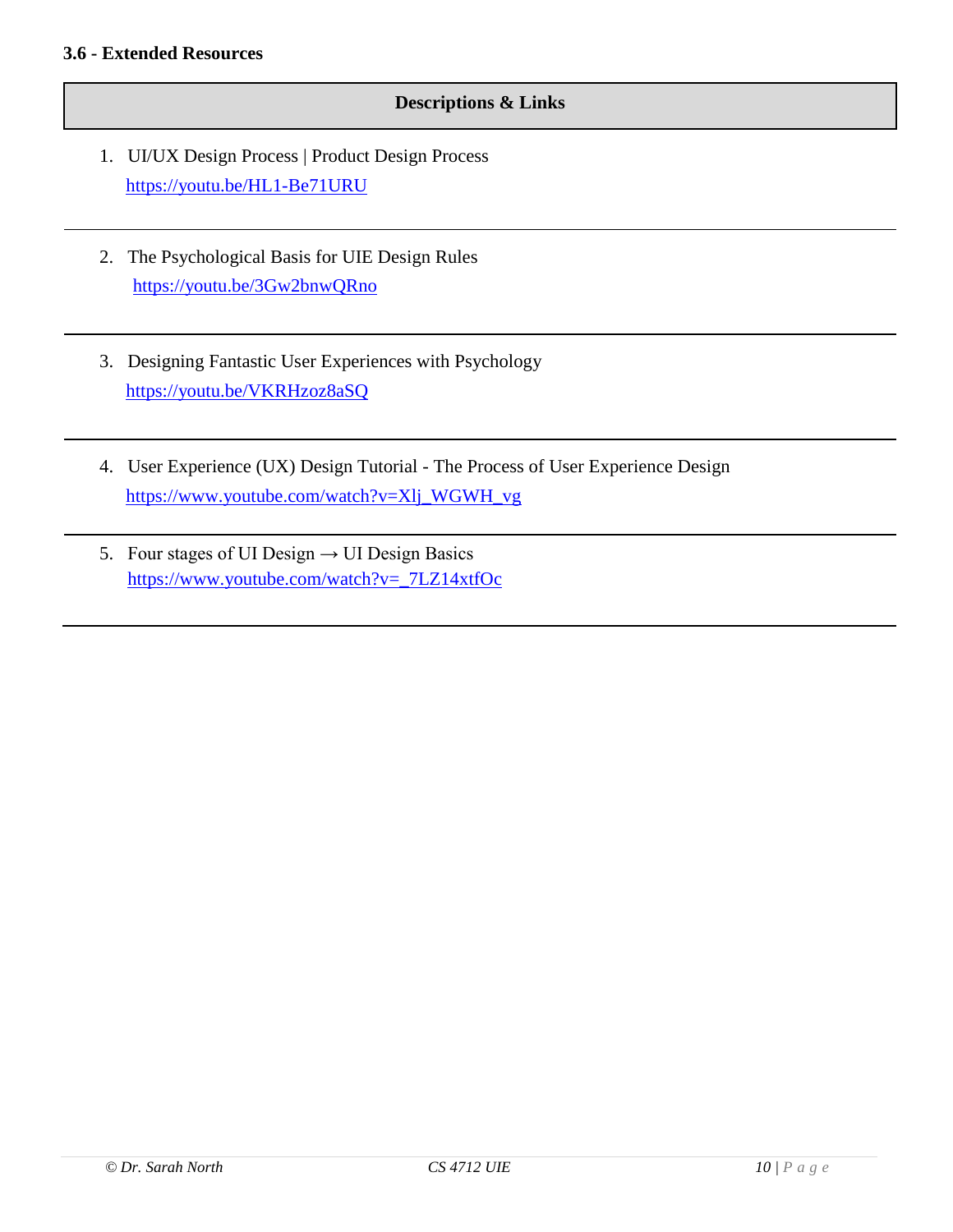#### **3.7 - References**

- Akbar, G. S., Kaburuan, E. R., & Effendy, V. (2017). User interface (UI) design of scheduling activity apps for autistic children. 2017 International Conference on Orange Technologies (ICOT). Retrieved June 10, 2019, from<https://ieeexplore-ieee-org.proxy.kennesaw.edu/document/8336105>
- Galitz, W. O. (2007). The Essential Guide to User Interface Design : An Introduction to GUI Design Principles and Techniques (Vol. 3rd ed). Indianapolis, IN: Wiley. Retrieved from [http://search.ebscohost.com.proxy.kennesaw.edu/login.aspx?direct=true&db=nlebk&AN=191679&s](http://search.ebscohost.com.proxy.kennesaw.edu/login.aspx?direct=true&db=nlebk&AN=191679&site=eds-live&scope=site) [ite=eds-live&scope=site](http://search.ebscohost.com.proxy.kennesaw.edu/login.aspx?direct=true&db=nlebk&AN=191679&site=eds-live&scope=site)
- Granlund, Å., Lafrenière, D., & Carr, D. A. (2001). A pattern-supported approach to the user interface design process. In Proceedings of HCI International 2001. Retrieved from <http://urn.kb.se/resolve?urn=urn:nbn:se:ltu:diva-29746>
- Idf. (n.d.). Fitts's Law: The Importance of Size and Distance in UI Design. Retrieved June 24, 2019, from [https://www.interaction-design.org/literature/article/fitts-s-law-the-importance-of-size](https://www.interaction-design.org/literature/article/fitts-s-law-the-importance-of-size-and-distance-in-ui-design)[and-distance-in-ui-design](https://www.interaction-design.org/literature/article/fitts-s-law-the-importance-of-size-and-distance-in-ui-design)
- Important Human Characteristics in Design. (n.d.). Retrieved June 10, 2019, from [https://www.brainkart.com/article/Important-Human-Characteristics-in-Design\\_9015/](https://www.brainkart.com/article/Important-Human-Characteristics-in-Design_9015/)
- Portz, J., Bayliss, E., Bull, S., Bekelman, D., Gleason, K., & Czaja, S. (2008). Using the Technology Acceptance Model to Explore User Experience, Intent to Use, and Use Behavior of a Patient Portal Among Older Adults With Multiple Chronic Conditions: Descriptive Qualitative Study. *Journal Of Medical Internet Research,21*(4).
- Preece, J., Rogers, Y., & Preece, J. (2015). Interaction design: Beyond human-computer interaction. Chichester: Wiley.
- Maddahi, H., Pouyakian, M., Ghomsheh, F., Piri, L., & Osqueizadeh, R. (2016). Design and cognitive evaluation of dynamic lane departure warning symbols. *Traffic Injury Prevention,17*(8), 842-847.
- T. K. O. N. I. Ippei, "Development and Study of Support Application for Autistic Children", ACIS International Conference on Software Engineering AI Networking and Parallel, 2013.
- User Interface Design Basics. (2014, May 21). Retrieved June 10, 2019, from <https://www.usability.gov/what-and-why/user-interface-design.html>